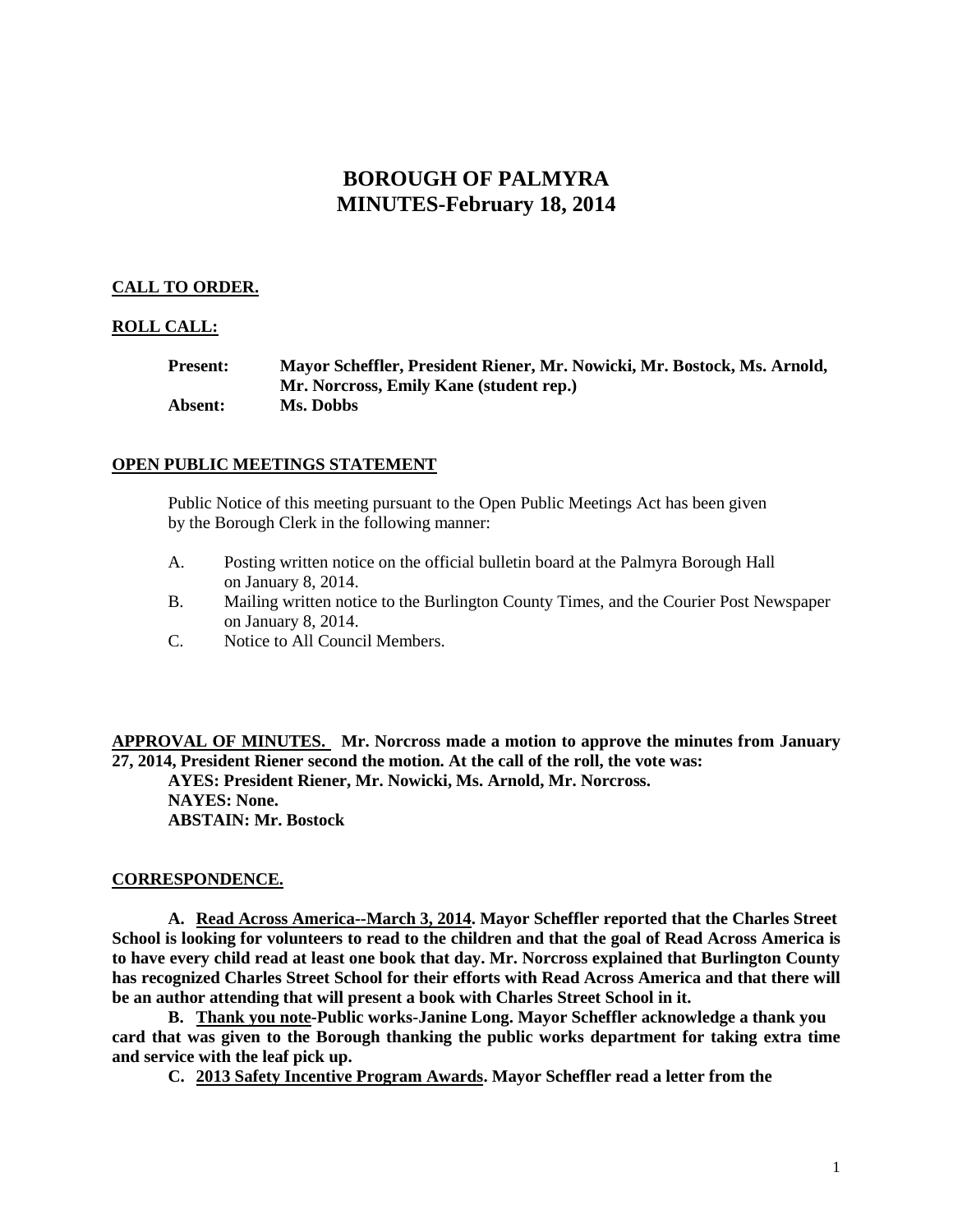**Burlington JIF reporting that the Borough has earned \$1,625.00 towards their safety incentive program. The program is intended to foster a safety attitude among the Burlco JIF members, change behaviors to create a safer work environment, as well as promote continuing efforts in safety.** 

**D. DEP-Authorization of Award-NJEIFP. This letter confirms that the DEP is in favor of the Borough awarding the contract to Eagle Construction for the Sludge Thickening and Odor Control Improvements Project.** 

**E. I've Got The Scoop-request for Community Center. Lori Genstein requested a waiver to allow dogs into the community center for a pet symposium on April 5, 2014. She would like to have educational instructors come to the event and present various educational classes for pet owners. The symposium will serve as a fundraiser on behalf of Nonprofit 501(c) 3 No-Kill animal charities. Ms. Genstein would also like to hold a raffle and give out door prizes. Mrs. Sheipe explained that a raffle would require a license and that it has to be approved by the Borough Council and the State of New Jersey before taking place. Mayor Scheffler discussed posting an extra \$100.00 deposit to cover the cost of the animals with clean up. President Riener inquired as to where in the center the animals would be located. Ms. Genstein replied that all of the animals would be located in the meeting rooms and that none would be in the halls or gym. Mr. Rosenberg explained that council should approve a resolution authorizing a one day exemption for the animals to be in the center. Ms. Arnold inquired if there would be refreshments served. Ms. Genstein explained that she has someone donating the refreshments. Ms. Genstein will contact the borough to make sure that she has all of the necessary permits for the event. Resolution 2014-72, Resolution Authorizing A One Day Waiver To Allow Dogs Into The Community Center On April 5, 2014 From 11am To 6pm. President Riener made a motion to approve the resolution, Mr. Norcross second the motion. At the call of the roll, the vote was:**

> **AYES: President Riener, Mr. Nowicki, Mr. Bostock, Ms. Arnold, Mr. Norcross. NAYES: None.**

**F. 2013 Annual Report-Police Department-Mayor Scheffler thanked Chief Pearlman for an outstanding report. The report compares the department's activities in year, 2011, 2012 and 2013. Calls for service have increase from 11,696 in 2011 to 20,318 in 2013. Chief Pearlman thanked the Mayor and Council for supporting the department. Mr. Norcross discussed that the Chief did an outstanding job on the report and that the number of criminal cases have increased each year from 2011-908 to 2013-1165. The full report is on the borough's website under the police department.**

**G. Municipal Alliance Program-Christine Birch & Joseph Martin, Principal. Ms. Birch handed out packets to Borough Council. Ms. Birch discussed with council the need to bring back the Municipal Alliance program to the schools and community. The grant money will be used for outreach programs for alcohol and drugs in the schools. Ms. Birch discussed that there is a large problem in Palmyra with young students and alcohol. The parents are providing alcohol at home for their own children and do not realize that they are setting them up for drinking problems. Ms. Birch introduced a student from the high school that would like to address the Mayor and Council on his substance abuse problems. Paul explained that he had started drinking in 6th grade with the Palmyra soccer team and for the next 7 years of his life he went from alcohol to weed to heroin all before the age of 16. Paul discussed that the schools in Palmyra are getting worse with the availability of alcohol in the homes and also students moving from weed to heroin. He wished that someone had given him information when he was younger about where to go for help with his addictions. He has seen a lot of deaths due to substance abuse and that friends are holding parties with their parents acknowledge that illegal activity is occurring. Paul thanked Ms. Birch and Mr. Norcross as well as supporting staff at the high school for helping him to achieve his goals of graduating this year. He would like to see the municipal alliance program be started again, so that**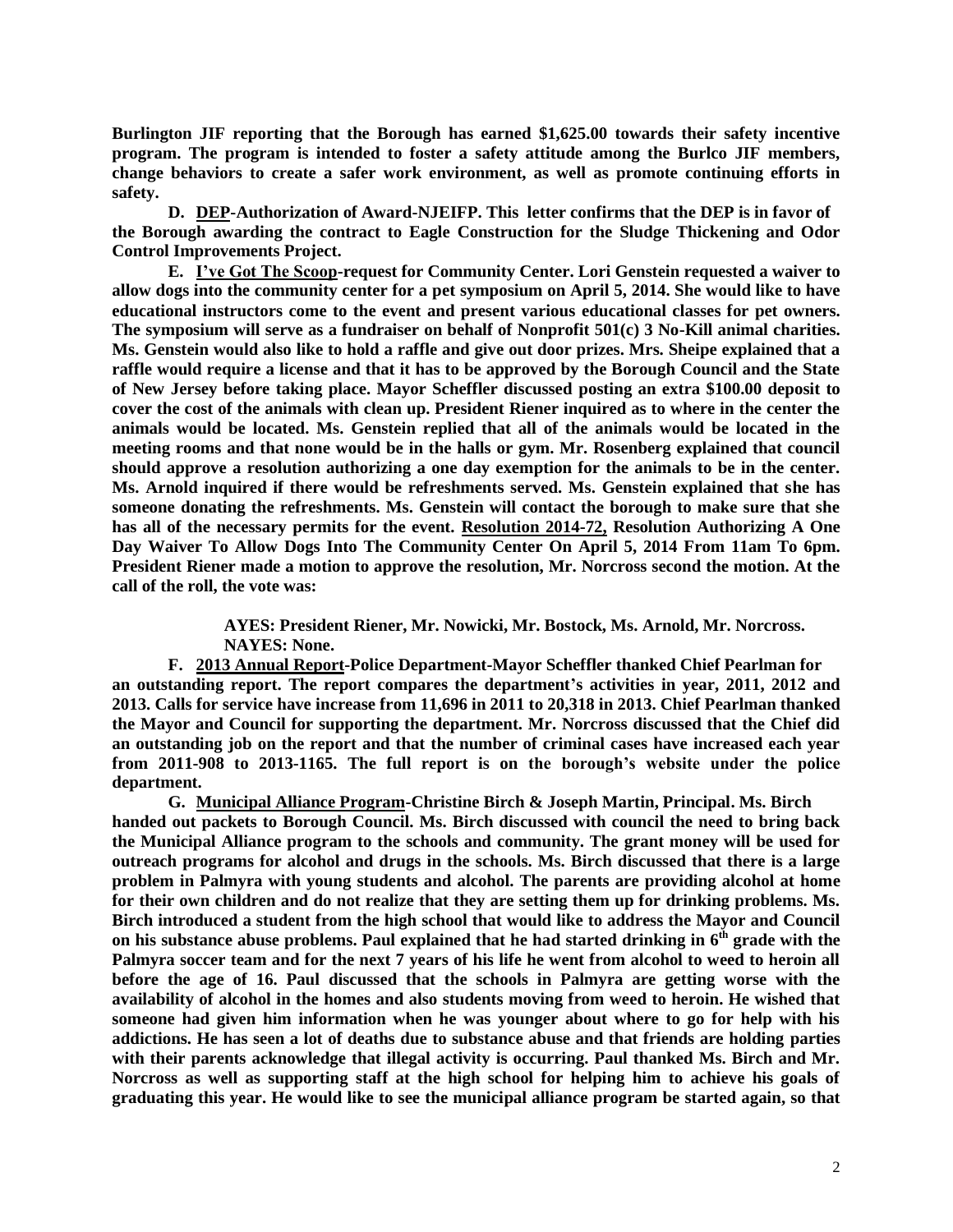**students have the resources they need. President Riener applauds him for his courage to speak out about his substance abuse and also that it is a great tribute to the adults around him. Mr. Norcross discussed that Paul has turned his life around and is playing soccer again. Mayor Scheffler thanked him for having the courage to speak out about his substance abuse and that it is wonderful to hear it straight from someone who has been through it. Mayor Scheffler explained that the main issue with the grant is the amount of paperwork and the coordination that it requires between the school and the Borough. Ms. Birch explained that she is looking to obtain some training from the county and that the grant would be for the school year of 2015-2016. Mr. Norcross discussed that Riverton used to be involved with the Palmyra Municipal Alliance. President Riener recommended that they also contact Beverly City. Resolution 2014-73, Resolution Of Support For The Municipal Alliance Grant For 2015-2016 Grant Year. Mr. Nowicki made a motion to approve the resolution, President Riener second the motion. At the call of the roll, the vote was:**

**AYES: President Riener, Mr. Nowicki, Mr. Bostock, Ms. Arnold.**

**NAYES: None.**

**ABSTAIN: Mr. Norcross.**

**Principal Martin thanked Borough Council for taking the time to listen to the presentation and that Ms. Birch is doing an excellent job with the students. Principal Martin expressed his gratitude to Paul for his willingness to open up about his problems.** 

**H. River Route Advisory Committee-Mayor Scheffler appointed Anthony Fratto as one of the representatives to the committee from Palmyra.**

**I. Green Coordinator- Mayor Scheffler appointed Mark Allen as the Green Team Coordinator for the Borough.**

#### **PROFESSIONAL UPDATES:**

**Environmental Resolutions-William Kirchner discussed the generator grant for the community center. He and John Gural and Tracy Kilmer had attended a meeting with the county about the grant and were told that they are in the running for the grant for to be approved. The grant process will take about 18 months before official award. The soft cost connected to the grant will also be included in the grant. Mr. Norcross inquired about the placement of the generator. Mr. Kirchner discussed that they had looked at the various locations, but placing the generator on the ground will best suit the needs for any maintenance. Mr. Kirchner informed council that he had attend a meeting with representatives from the various sports teams that use Legion Field, he will have a proposal for improvements under the parks grant from the county for the next meeting. Mr. Kirchner updated council on the driveway between the Borough and the Epworth Church. Mr. Rosenberg is requesting that a meets and bounds description be completed. President Riener discussed that she remembers one being authorize previously. Mr. Gural replied that Land Engineering had completed a casual plan for design purposes, but that a legal description was never completed, showing where the church property actually ended and the neighbors or Boroughs property started. Ms. Arnold inquired if the amount of \$3500. was just for engineering. Mr. Kirchner explained the engineer costs will cover the location of the roadway, draft deed measurements, and location of monuments. Ms. Arnold inquired if it covers encroachment. Mr. Kirchner explained that the police roadway goes to Cinnaminson Avenue, but that the church owns most of it. There will be an easement created and filed at the county to protect the Borough. The roadway is part of the Charles Street project that has been approved already. Mr. Rosenberg explained that the documents after the church and Borough signs them will be permanent records on file at the county.**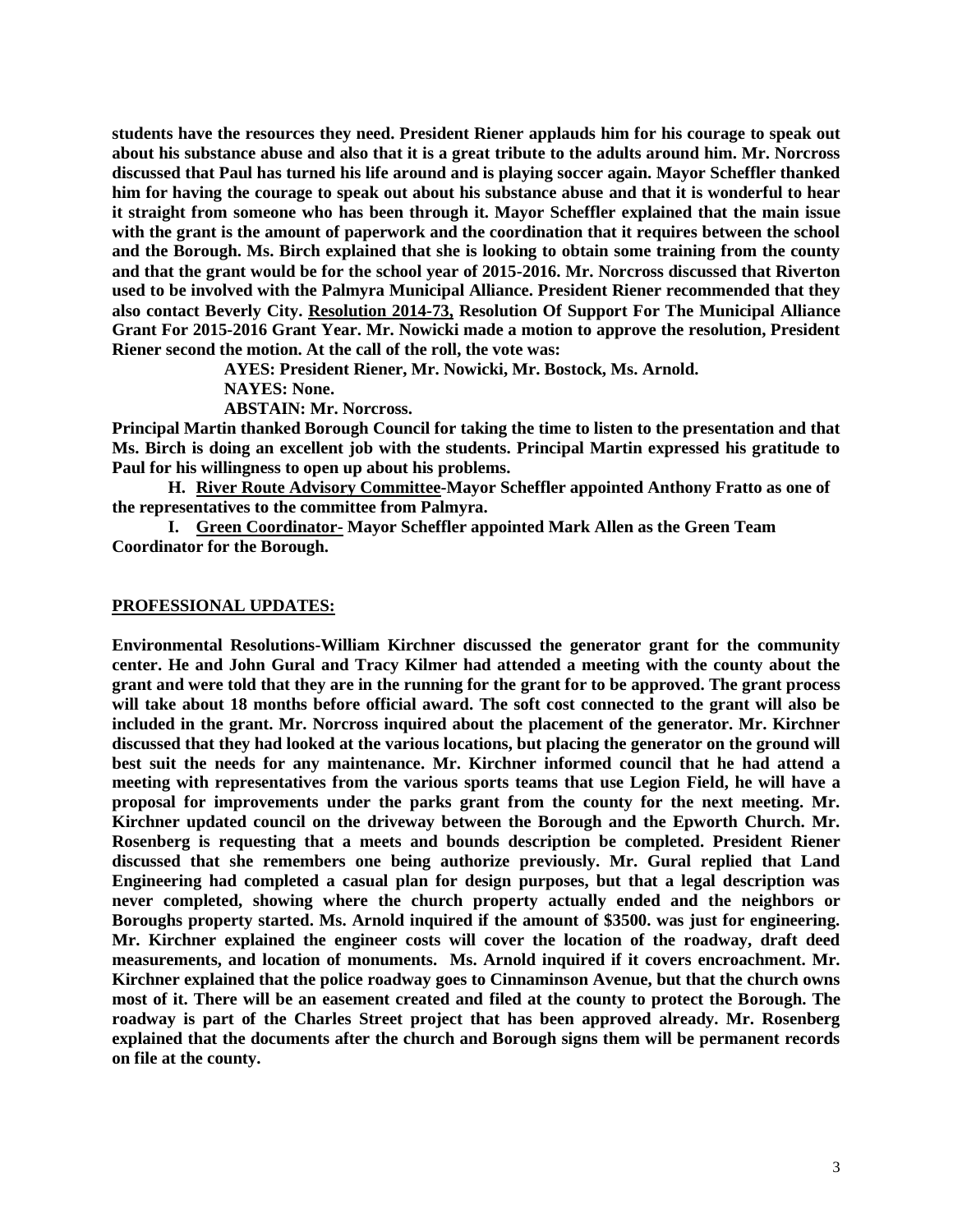**NEW BUSINESS. Consent Agenda- Items A-I will be enacted as a single motion, if any resolution needs additional discussion it will be removed from the consent agenda and voted on separately. Resolution 2014-63 should read 3 million instead of \$300,000.** 

**Mr. Kirchner discussed the award for Eagle Construction for the sludge thickening and odor project. Mr. Gural explained that there is a base bid and alternates. The Local Public Contract Law requires that the alternatives be listed in order of priority and that they can only be awarded in order. Mr. Kirchner explained that there were six (6) bidders and that he is recommending the lowest bidder Eagle Construction be awarded the contract. President Riener discussed that the Korman Pump Station is listed every month on the department's report and that it is costing money to keep repairing it. Mr. Kirchner explained that the repairs for Korman are included in the base bid. The alternatives can be completed under the funding that has been approved and if there are any extra funds, the other alternates can be awarded with a change order. President Riener questioned the need for the automatic gates and hatches. Mr. Norcross explained that when no one is around at the plant it is still accessible for the residents to enter. There needs to be better security under the homeland security act for the plant. The gate installation will still allow the public to access the recycling bins, but they will not be able to get to the pw garage or the plant. Mr. Nowicki inquired if the gate will have a timing device. Mr. Kirchner explained that the vehicles will have a button that will let them open and close the gate, if they do not close it after a period of time it will close itself. Mr. Bostock explained that he took a tour of the site with Mr. Ryan, he inquired if the flooding issues is address in the contract. Mr. Kirchner replied that it is one of the main concerns that were address. Mr. Nowicki inquired about the hatches and that they will be helpful with the confined space. Mr. Kirchner explained that the hatches will give two means of egress and make it safer for the employees. President Riener discussed that this is an infrastructure project and that council had been accused of not doing anything about the odor last year, but that it takes awhile to get projects in place. Mayor Scheffler explained that the project would be paid out over 30 years.** 

**A. Resolution 2014-63, Resolution Awarding A Contract To Eagle Construction Services Of Burlington NJ For The Sludge Thickening And Odor Control Improvement Project In The Amount Of \$3,289,860.00 Which Includes Their Base Bid In The Amount Of \$2,989,860.00 Plus Alternate Bids #1,#2,#3,#4 and #5 Totaling \$#,289,860.00 Subject To Review By The Solicitor And Certification Of Funds By The CFO. President Riener made a motion to approve the resolution, Mr. Norcross second the motion. At the call of the roll, the vote was:**

> **AYES: President Riener, Mr. Nowicki, Mr. Bostock, Ms. Arnold, Mr. Norcross. NAYES: None.**

**B. Resolution 2014-64 Resolution Calling On The Legislature To Make Permanent The 2% Cap On Interest Arbitration Awards.** 

**C. Resolution 2014-65, Resolution Approving An Addendum To Master Interlocal Services Agreement Between The Borough Of Palmyra And The County Of Burlington For The Sharing Of NWS Computer Software And Hardware To Assist The Palmyra Police Department.**

**D. Resolution 2014-66, Resolution Authorizing The Payment Of CGP & H Invoice #27655 In The Amount of \$3,245.00 For Additional Rental Property Inspection Program Related Services Through December 31, 2013. Mr. Gural explained that more rental registrations were received than anticipated and that CGP & H conducted more inspections than was approved under their original contract. This is not a change order like in construction project; it approves payment for inspections till the end of 2013. Mr. Gural informed council that the funds would be coming from the money collected for the rental inspections. Mr. Rosenberg inquired if Mrs. Kilmer was**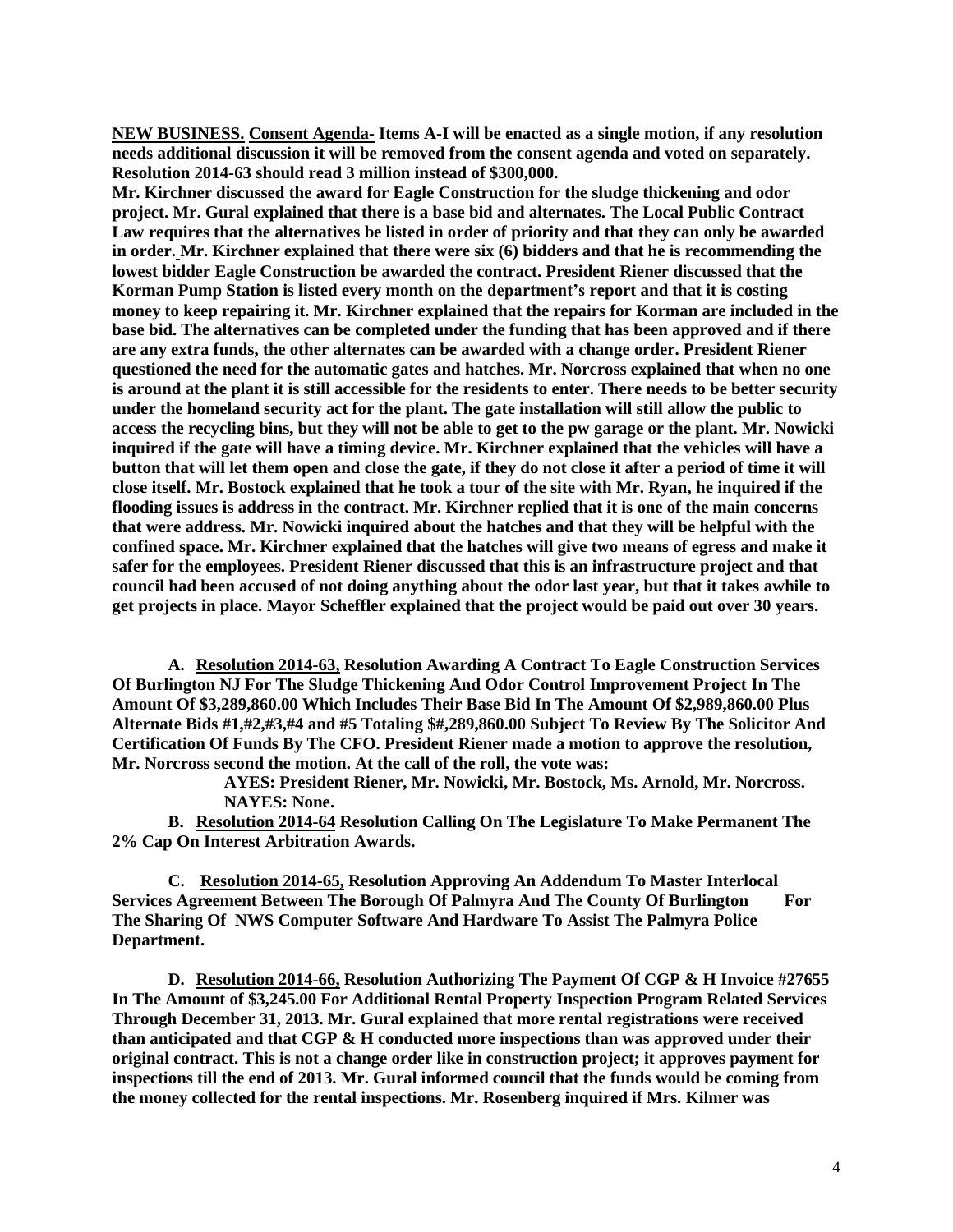**performing the inspections now. Mr. Gural replied that she is doing the inspections and that the project is out for bid for the 2014 year. Ms. Arnold discussed that the original contract to CGP & H was for \$5400.00 and what was total given to CGP & H as of this date. Mr. Gural replied that he doesn't have the figures in front of him, due to different rates being charged for reinspections. Mr. Norcross inquired if the amount comes out of the 2013 billing? Mr. Gural replied that yes it would come out of the general fund, where all of the rental registration money was placed. Mr. Gural explained that in the 2014 there will be a line item in revenue to show the amount of funds taken in for rental registrations and an expenditure line to show funds going out. President Riener made a motion to approve the resolution, Mr. Bostock second the motion. At the call of the roll, the vote was:**

> **AYES: President Riener, Mr. Nowicki, Mr. Bostock, Ms. Arnold, Mr. Norcross. NAYES: None.**

**E. Resolution 2014-67, Resolution Authorizing The Mayor To Execute An Agreement With The Palmyra Community Center Program Board Which Is Intended To Assist The Borough Of Palmyra In Developing, Promoting And Managing A Variety Of Programs At The Community Center.** 

**F. Resolution 2014-68, Resolution Authorizing Transfers In The 2013 Budget.**

**G. Resolution 2014-69, Resolution Appointing Dave Austin As A Full Time Employee For The Public Works, Deputy Code Enforcement Officer and Shade Tree At The Rate Of \$18.50 Per Hour Effective January 1, 2014 Till December 31, 2014.**

**H. Resolution 2014-70, Resolution Awarding Engineering Services To Environmental Resolutions For Epworth Methodist Church Cemetery Property Easement In The Amount Of \$3,500.00**

**I. Resolution 2014-71, Resolution Authorizing The Payment Of Bills For January, 2014 In The Amount Of \$181,388.23 .**

**Mr. Nowicki made a motion to approve Resolution 2014-64, 65, 67, 68, 69, 70, and 71. Mr. Norcross second the motion. At the call of the roll, the vote was:**

> **AYES: President Riener, Mr. Nowicki, Mr. Bostock, Ms. Arnold, Mr. Norcross. NAYES: None.**

#### **DISCUSSION ITEMS.**

**A. Snow and Ice Removal from sidewalks. Mr. Gural explained that this was listed for discussion due to some concerns about the properties at the Harbour not clearing their sidewalks. The ordinance states that the sidewalk has to be adjacent to a public roadway and the Borough does not own the streets in the Harbour. There is no enforcement from the Borough for property maintenance in the Harbour. The Homeowners Association governs the property. Mayor Scheffler explained that the owners only own from the walls in. Mr. Rosenberg explained that the homeowners association would be responsible to clear the sidewalks. Mr. Gural informed council that he had a meeting with Chris from the Harbour and that they do not plow unless there is 2**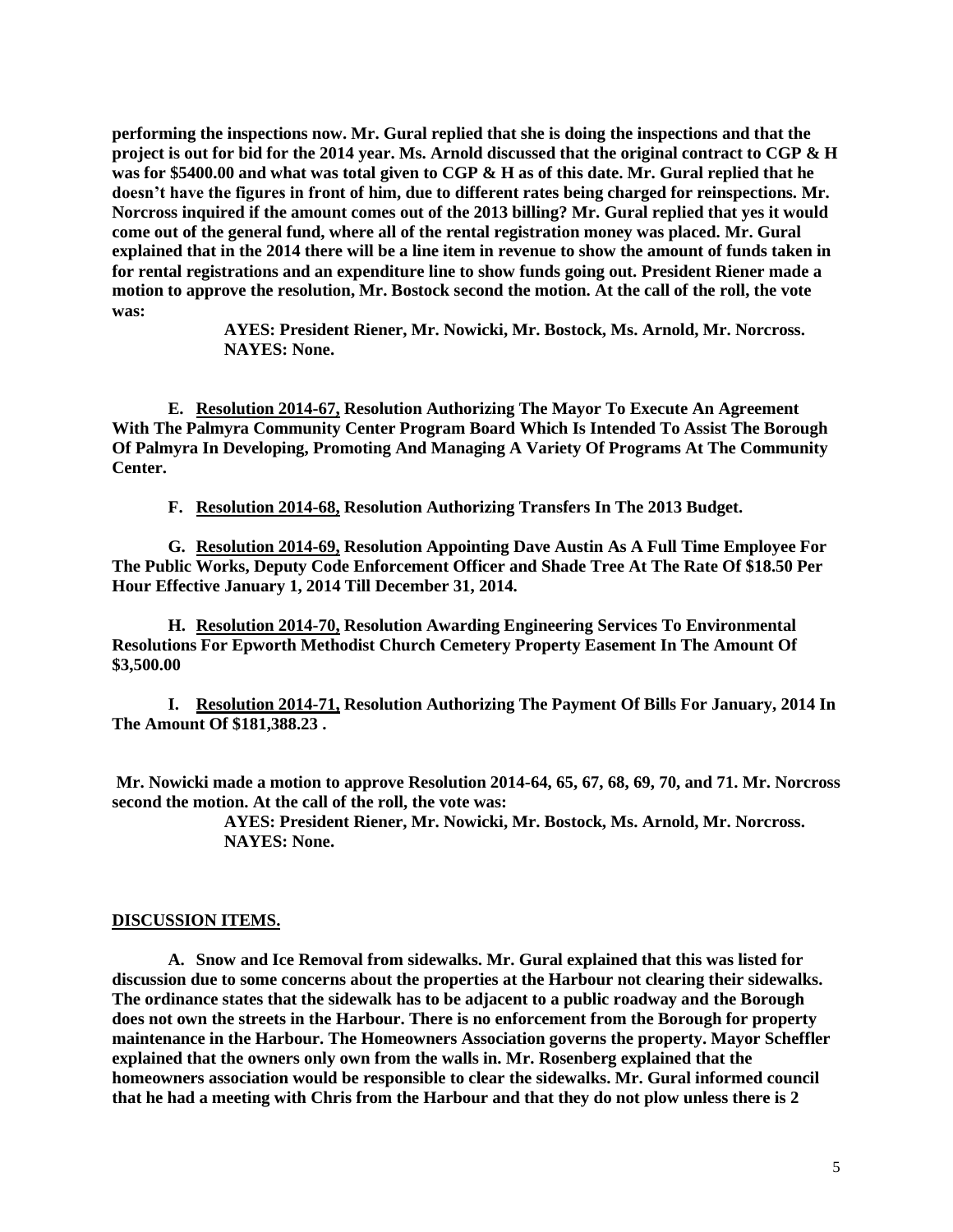**inches on the road or sidewalk. Ms. Arnold explained that this discussion came from some conversations with the owners of units in the Harbour. They were not aware that the roads and sidewalks would not be shoveled unless there were 2 inches. They are concerned about who is responsible to shovel the sidewalks at their buildings. President Riener discussed that the insurance would fall upon the homeowners association if something happen. Mr. Rosenberg informed council that they would have to modify their ordinance to include the Harbour properties or the homeowners association would have to amend their by-laws to make sure that snow removal is enforced. Mayor Scheffler discussed that the Borough has no authority since it is private property. Ms. Arnold inquired if the Borough can make it mandatory that the Harbour Association adopts an ordinance to required snow removal. Mayor Scheffler replied that she will have some dialogue with the some of the board members on the issue.** 

**B. Community Center-Accordion Wall. Mr. Gural handed out quotes for removing the wall and placing an accordion wall in the community center between meeting rooms. Mr. Kirchner explained that the quote of \$25, 562.5 is high due to the number of union trades that would have to be involved. Mr. Kirchner explained that because it is a public job there are also the insurance requirements as well as the wage issue. Mayor Scheffler read the quote into the record: demolish of existing closes, patch walls and repair finish, modify existing electric, modify existing ceilings, modify existing carpets and install accordion wall. Ms. Arnold inquired if the seniors have seen the quote. Mr. Gural replied that he just gave Mr. Rader a copy this evening.** 

**C. Sale of Borough property. Mr. Gural requested that this be held till executive session for negotiations purposes. There are triangles that belong to the Borough and have to be maintained by the Borough. Mr. Gural discussed that they consume a lot of the Borough's resources.** 

**D. Palmyra Day-Mayor Scheffler explained that she had some discussions with Gina Tait and Anthony Fratto about the public events committee concerning Palmyra Day. The event is one of the largest that the Borough holds to promote the town and the businesses. The committee with Mr. Fratto and Mr. Tomarchio would like to pass the event on to the public event committee. Mayor Scheffler discussed that the Halloween Committee may want to do this event next year, but the timeframe will be too tight for it this year. Mr. Norcross inquired about moving the event till September. Mr. Fratto replied that in September they would compete with sporting events, and other local events annually scheduled for September. Mr. Fratto explained that the event is becoming financially independent. Chief Pearlman discussed that the police department with the fire department would still do a Safety Day/Open House in May. President Riener discussed waiting a year so that organizers could have the time to do the event. Mr. Norcross agreed that the event should be held till next year, this will give time also for the new officers to get acquaint with the event and the Borough. Ms. Arnold suggested that the Business Community committee be involved in the planning of the event. Ms. Arnold discussed that she has helped organize the Moorestown Day for years as well as the candlelight tour in Moorestown. The consensus of council was to hold off the event till next year.** 

**ADMINSTRATOR REPORT.-Mr. Gural reported that Elsie Hoffman/crossing guard is requesting a leave of absence and that it must be approved by the Borough Council according to the handbook. President Riener made a motion to approve the leave of absence, Mr. Bostock second the motion. All members present voted in favor of the motion. Mr. Gural discussed the Affordable Care Act and how it affects the Borough will be discussed at the budget meeting, the Borough must maintain 50 or less employees to remain as a small business. President Obama has moved the deadline for businesses to comply till 2016. Mr. Gural reported on the water based usage sewer bills and that he has met with the Harbour representative and is attempting to work out an arrangement for the sewer billing. The individual units do not have meters; they are located on each building. Central Jersey was the lowest bidder for the MACCS program for the condo units and will be**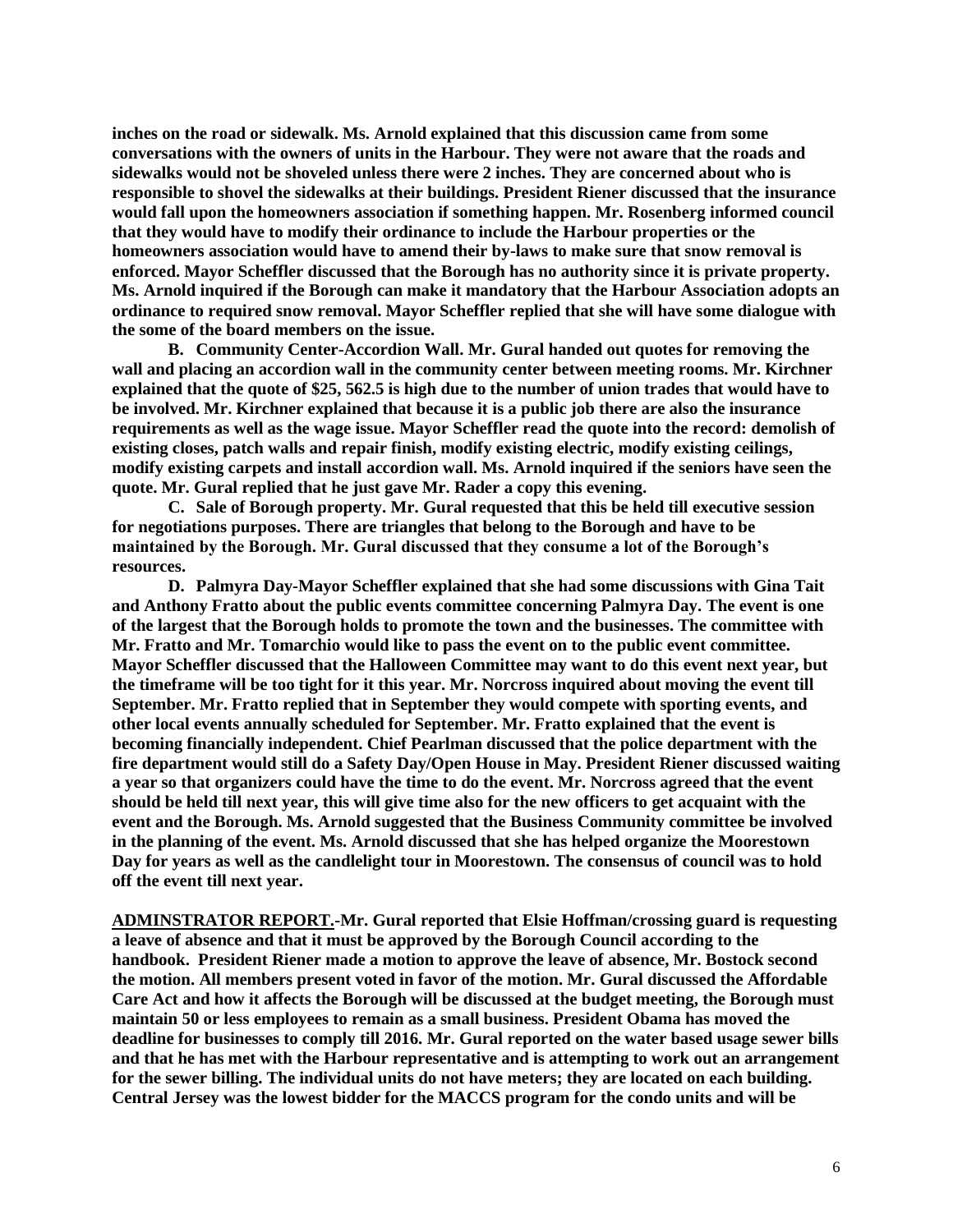**taking over the trash removal for the Harbour and Willow Shores. Mr. Gural explained that the Borough needs to have in place a procedure to handle insurance claims for the deductibles or amounts that are not covered by the JIF insurance. If a person's vehicle is hit by a borough vehicle, the borough is not responsible to pay that persons deductible for their insurance. Title 59 gives the borough annuity from paying. There are small claims that have been rejected by the JIF due to the borough's deductible and does council wish to pay for those claims. There currently is no firm policy for the Borough to take any action. Mr. Rosenberg will review Title 59 and talk with Brian McMahon, the Risk Manager for the Borough.** 

## **COMMITTEE REPORT.**

**Public Safety/Public Event-Mr. Norcross thanked the Chief for an excellent job and that the monthly report shows that there were calls for service for January in the amount of 1817, motor vehicles accidents-18, adult arrests-50, criminal cases-84 and traffic summons issued-236. Mr. Norcross reported that the Open House at the community center was a good event and that Mr. Nowicki and Ms. Arnold attend. A meeting was held with the athletic group that was attended by Mr. Gural and Mr. Nowicki. Chief Pearlman informed council that the Police Youth Academy will be held on three Saturdays at the center for youths from Palmyra and Riverton. The application is available on line.** 

**Student Activities. Ms. Kane reported that the blood drive is this Friday. The 7 th and 8th graders are doing some annual testing that is required.**

**Board of Education. Ms. Arnold reported that she had attended the Board of Education meeting on February 12 and that there was discussion about the number of snow days and adjusting the schedule. The Board is looking for new members and accepting letters of intent. An author Daryl Cobb will visit Charles Street school on February 28th and has altered one of his books for that day: Do Pirates Go To Charles Street School, parents are able to order the book.** 

**Construction/Land Use. President Riener reported the construction report has been given to all council members and is on file. The Land Use Board will meet tomorrow evening.**

**Shade Tree/Public Works. Mr. Nowicki reported that the shade tree committee had three requests in January and did 19 volunteer hours. Mr. Kaelin is working on the five year plan for the committee. Mr. Nowicki reported that public works has put in a lot of extra hours and extra work due to the snow storm and has done an excellent job, the report is on file.** 

**PUBLIC COMMENTS. Mr. Nowicki made a motion to open to the public comment portion of the meeting, Mr. Norcross second the motion. All members present voted in favor of the motion.**

**Mr. Rader-Harbour Drive discussed that the seniors have a meeting tomorrow and he will present the information about the wall at the center. Mr. Rader inquired as to how a new business in town finds out what they need to do to open in the borough. Mayor Scheffler explained that the business committee is reviewing an information packet that can be handed out to anyone wanting to start a new business to attempt to streamline the process. Ms. Arnold replied that she is working with Mrs. Kilmer to gather what information a business would need and also would like to make the process business friendly.** 

**Mr. Fratto-Broad Street discussed that landlords also need to be include in the loop with a welcoming packet, so they have all the information that is needed to succeed.** 

**Ms. Veitenheimer-Roland Street express her thanks to public works for an outstanding job with the snow removal. Ms. Veitenheimer inquired if there was anything the Borough could do to encourage people to allow neighbors to park on one side of the street only for snow plowing and encourage neighbors to use each other's driveways. Chief Pearlman explained that there is already an**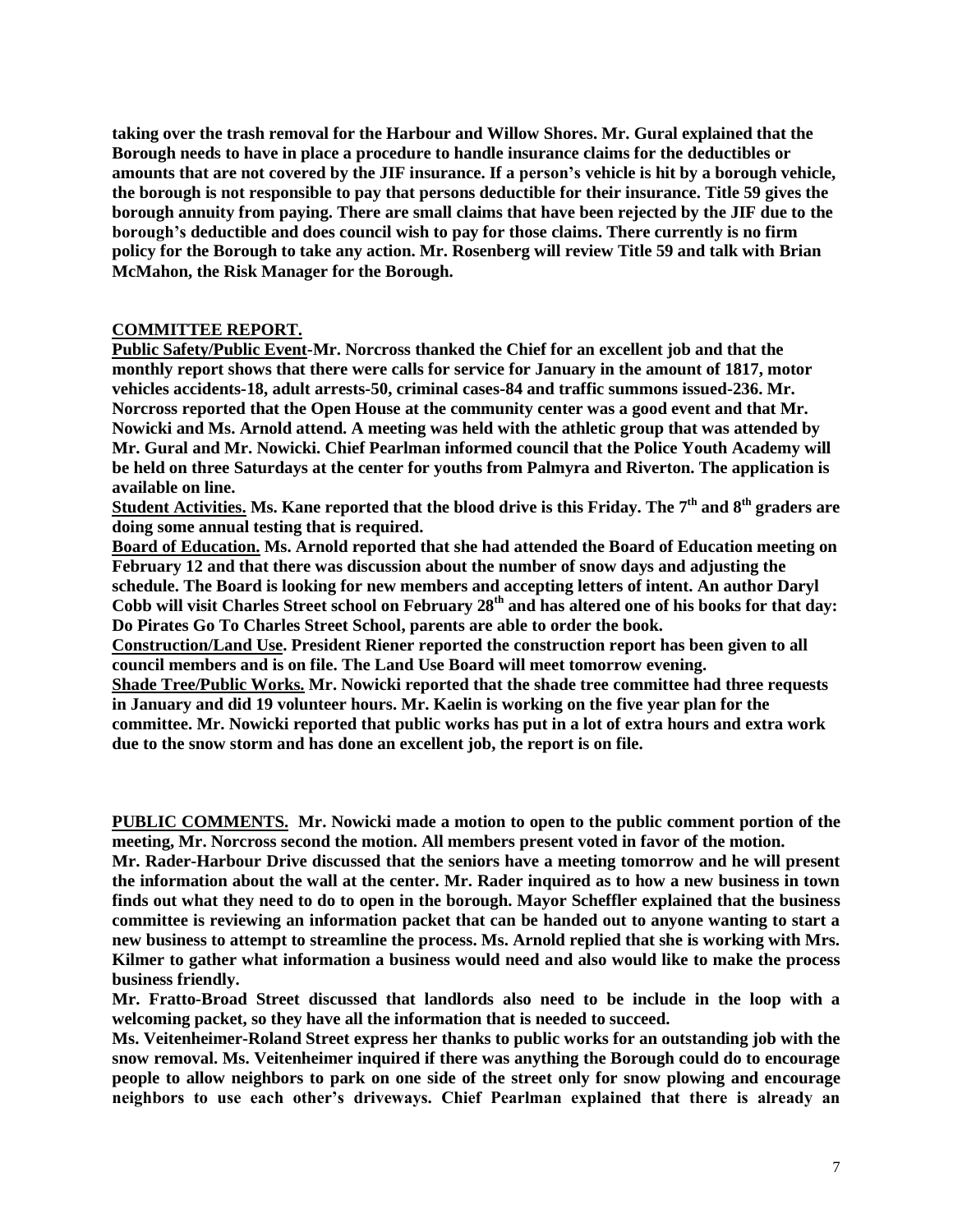**ordinance about parking certain times on opposite side of the streets, but it is difficult to enforce due to the variations in the snow storms, the timing of the plowing and the resources. Mayor Scheffler explained that neighbors may just want to work it out on their own without requirements from the Borough. Ms. Veitenheimer discussed the spending of the borough with the new firetruck, sewer plant work, new police cars and that council should review only what absolutely has to be completed to get by. Mayor Scheffler explained that there were many complaints about the roads being icy during the storm and that the borough has a need for a brine truck and that the projects are always prioritize. There is a wish list developed at budget time and any project can be added to the wish list under capital projects, but it may be approved or held for several years. The borough has to hold to the 2% cap limit requirements by the state. Ms. Veitenheimer explained that the exercise equipment at the community center was a lot of money and no one can use it, so that it was a waste of taxpayers' money. Mayor Scheffler replied that the center is used every day by various groups. President Riener explained that Mr. Rader's request for the removal of the wall at the center could be added to the wish list.** 

**Mr. McElwee-Columbia Avenue informed council that the work at the War Memorial will cost an additional \$1500.00 and that it should be completed by Memorial Day. Mr. McElwee inquired about the trash company picking up the carts by hand instead of with the automation of the truck. Mr. Gural explained that due to the wires and tree limbs some areas of the Borough the larger truck will not fit. Mr. McElwee explained that he stopped the truck and was talking to the employees of the trash company; they told him that they do not know why they are not using the automatic trucks.** 

**Mrs. Nowicki-Morgan Avenue would like to see the spending held on the budget. Mrs. Nowicki discussed that some people do not have computers and that she would like to see the borough do a newsletter that is mailed out to the residents quarterly. All of the information could be placed in the newsletter and that it will take money to print and mail it but it is a benefit to all. Mayor Scheffler replied that they can take a look at doing a newsletter, but that she was involved in the last one and it cost about \$25,000 a year to do one, plus it takes a lot of time to print and mail. The information on the website is up to date by the day and a newsletter would be outdated within a few weeks of mailing. Mrs. Nowicki explained that she has experience in sending out newsletters and would think that the process could be streamlined.** 

**Mr. Boyell-Moorestown discussed that he appreciates the timely posting to the website but would like to see the date added to each post so that he knows what date the post is talking about. It is hard to tell if it is current post or a post from last week.** 

**No one else from the public wishing to be heard, Mr. Norcross made a motion to close the public portion, President Riener second the motion. All members voted in favor of the motion.** 

**CLOSED SESSION. Resolution No. 2014-74, Resolution Excluding The Public From Certain Meetings Pursuant To Section 8 Of The Open Public Meeting Act C. 231 P.L. 1975. (Personnel& litigation) President Riener made a motion to approve the resolution, Mr. Norcross second the motion. At the call of the roll, the vote was:**

**AYES: President Riener, Mr. Nowicki, Mr. Bostock, Ms. Arnold, Mr. Norcross. NAYES: None. Council went into executive session at10:02 pm.**

**Council returned to public session at 10:45pm.**

**Mr. Allen-Temple discussed solar panel and energy with council. NJ is the second greenest state when it comes to solar energy and he would like to see Palmyra advance with green energy. There are grants available for all green projects in the state. Medford Township saved \$125,000 their first year using solar panels. The other side of Route 73 would make a good spot for a solar panel field.**